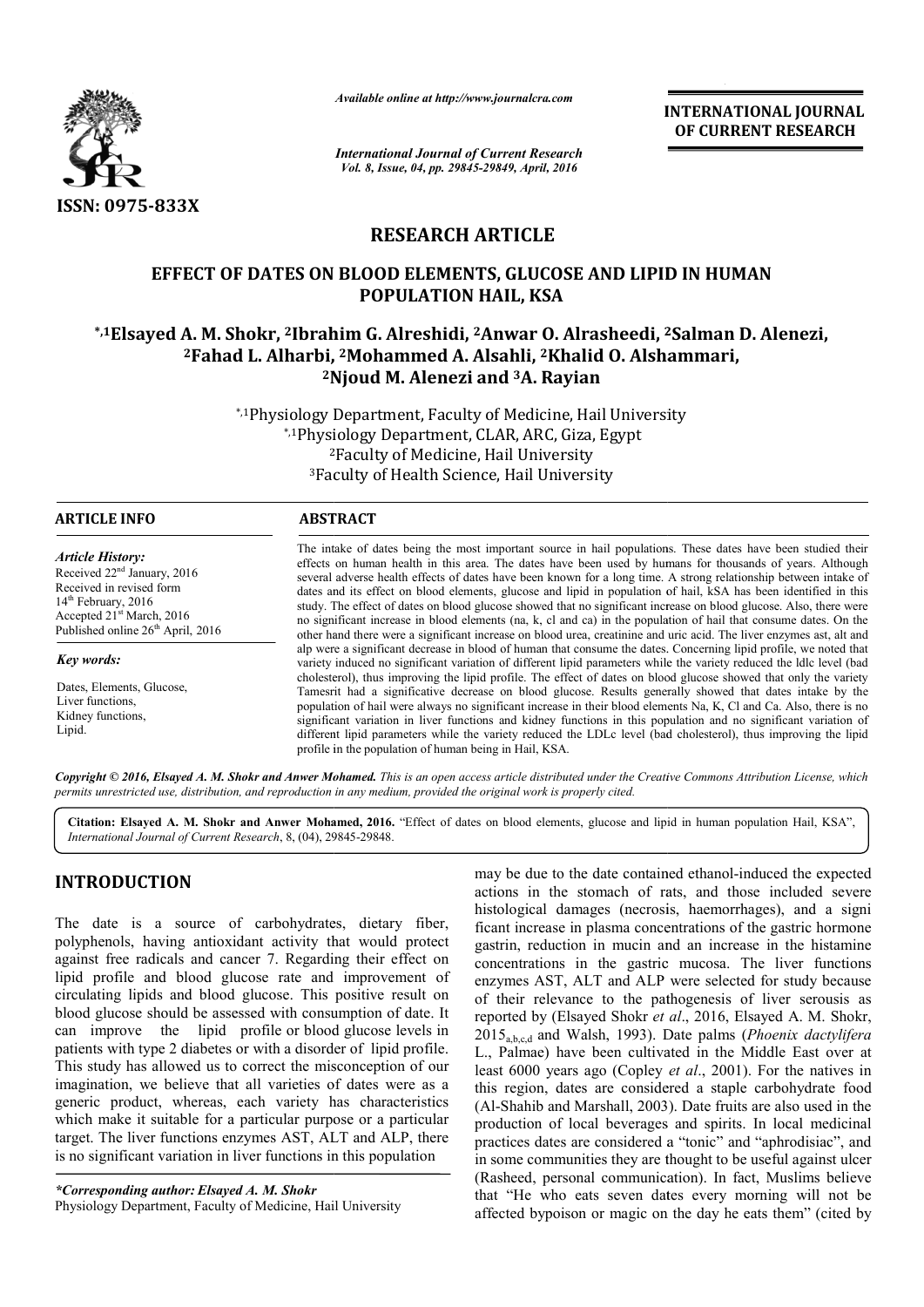Miller *et al*., 2003). The dates, fruit of the tree Phoenix dactylifera L, considered as a symbol of the Saharan oasis, accounted since the antiquity as an everyday consumed products. They were an essential component of the diet in the majority of arid and semi-arid regions of the world. In Algeria, in southern areas, dates are an important part of the diet. Many studies have shown the nutritional richness of dates in simple carbohydrates, vitamins, minerals, amino acids and dietary fiber (Ali *et al*., 1999; Al-Qarawi *et al*., 2003; Al-Shahib and Marshall, 2003; Bandyopadhyan *et al*., 2001), in addition to their nutritional value, their antioxidant content and their therapeutic effect in the treatment of several affections: anemia, cancer, obesity; continues to be demonstrated (Bauza, 2002; Between stress- and ethanol-induced gastric mucosal damage Black, 1993; Bubenik, 2002; Cho and Ogle, 1992). But there are only few numbers of studies concerning the link between the consumption of dates and metabolic responses such as glucose and lipid profile in humans (Corne *et al*., 1974). In this context, this study consisted in the evaluation of the effect of dates consumption on blood glucose and lipid profile in healthy adults. The pollen grains of date palm have been used in Egyptian local practices to improve fertility in women, and in some locations in Arabia date pits are roasted and used in lieu of coffee as a hot beverage. Relatively few pharmacological studies have been conducted on dates. For example, it has been shown that, depending on the type of extract used, date fruit and pit extracts significantly increase or decrease gastrointestinal transit (GIT) in mice (Al-Qarawi *et al*., 2003), and that date fruit extract has strong antioxidant and antimutagenic properties (Vayalil, 2002). Date palm kernels have been shown to exhibit antiaging properties and significant reduction in skin wrinkles in women (Bauza, 2002), and natural fats from date palm has been reported to prevent irritant contact dermatitis (Schliemann-Willers *et al.,* 2002). In animals, the pits have been included in the diet of chickens, sheep, fish and rats, and have been shown to enhance growth in these species (see Ali *et al*., 1999 and references therein).

In view of the wide consumption of dates in our region, the fact that dates are anecdotally reputed to be useful against peptic ulcers, and the fact that Muslims customarily consume more of the dates during the fasting month of Ramadan, possibly to protect the gastric mucosa from the damaging effect of gastric acid, and because of the scarcity of information on the pharmacological properties of date fruits and pits, we considered undertaking this study to assess the influence of date extracts on the incidence and severity of ethanol-induced gastric ulceration. In addition, the effect of date extracts on the gastric concentrations of histamine and mucin, and the plasma concentration of the hormone gastrin has also been investigated. Aim of this work to view of the wide consumption of dates in our region, the fact that dates are anecdotally reputed to be useful against diabetes, and the fact that Muslims customarily consume more of the dates during the fasting month of Ramadan, possibly to protect the muslim from diabete and increase in blood elements. We considered undertaking this study to assess the influence of date on different lipid parameters (total protein, albumin, triglycerides and cholesterol) while the variety reduced the LDLc level (bad cholesterol), thus improving the lipid profile in the population of human being in Hail, KSA.

#### **MATERIALS AND METHODS**

Blood samples were collected from three hospitals in Hail, KSA. To show the effect of dates intake by the population of hail. These samples were analyzed by using ICP emission instrument on Perkin Elmer ICP-400 at the University of Hail, KSA. Each hospital is represented by 50 blood samples for chemical and blood analysis with a total of 150 samples. Collect the blood samples to determine the Blood elements Na, K, Cl and Ca, liver functions and kidney functions in this population and different lipid parameters were measured. Blood sugar was measured in capillary blood samples with Lifescan One Touch II ® Glucometer, which has been tested for accuracy and precision against a Beckman Synchron CX7 analyzer of a laboratory that uses the glucose oxidase method. The assays of total cholesterol (TC), HDL-cholesterol, LDL cholesterol and triglycerides (TG) were performed by enzymatic colorimetric methods using kits marketed by Bio Systems, Spain. Reference values adopted are those given by the distributors of these kits. Liver functions and kidney functions in this population and different lipid parameters were measured were performed by enzymatic colorimetric methods using kits marketed by Bio Systems, Spain. Reference values adopted are those given by the distributors of these kits.

#### **Statistical Analysis**

Data were expressed as  $M \pm SD$ . The SPSS program version 15 was used in analysis. One way analysis of Variance (ANOVA) followed by Duncan post hoc test and/or t-test were used in analysis. Pearson correlation Coefficient was used to study correlations. P-values less than 0.05 were significant.

## **RESULTS**

The results of this work are shown in Tables 1–4. Table 1 show the effect of date intake on the population of hail was always no significant increase in their blood glucose and blood elements Na, K, Cl and Ca. Table 2 summarizes the liver functions enzymes AST, ALT and ALP, there is no significant variation in liver functions in this population Table 3. Showed that there is no significant variation in kidney functions enzymes creatinine and uric acid in this population that used Date intake was not significantly effective in antagonizing these effects. On the other hand, Table 4 showed that no significant variation of different lipid parameters (total protein, albumin, triglycerides and cholesterol) while the variety reduced the LDLc level (bad cholesterol), thus improving the lipid profile in the population of human being in Hail, KSA. Aim of this work to view of the wide consumption of dates in our region, the fact that dates are anecdotally reputed to be useful against diabetes, and the fact that Muslims customarily consume more of the dates during the fasting month of Ramadan, possibly to protect the Muslim from diabetes and increase in blood elements.

We considered undertaking this study to assess the influence of date on different lipid parameters (total protein, albumin, triglycerides and cholesterol) while the variety reduced the LDLc level (bad cholesterol), thus improving the lipid profile in the population of human being in Hail, KSA.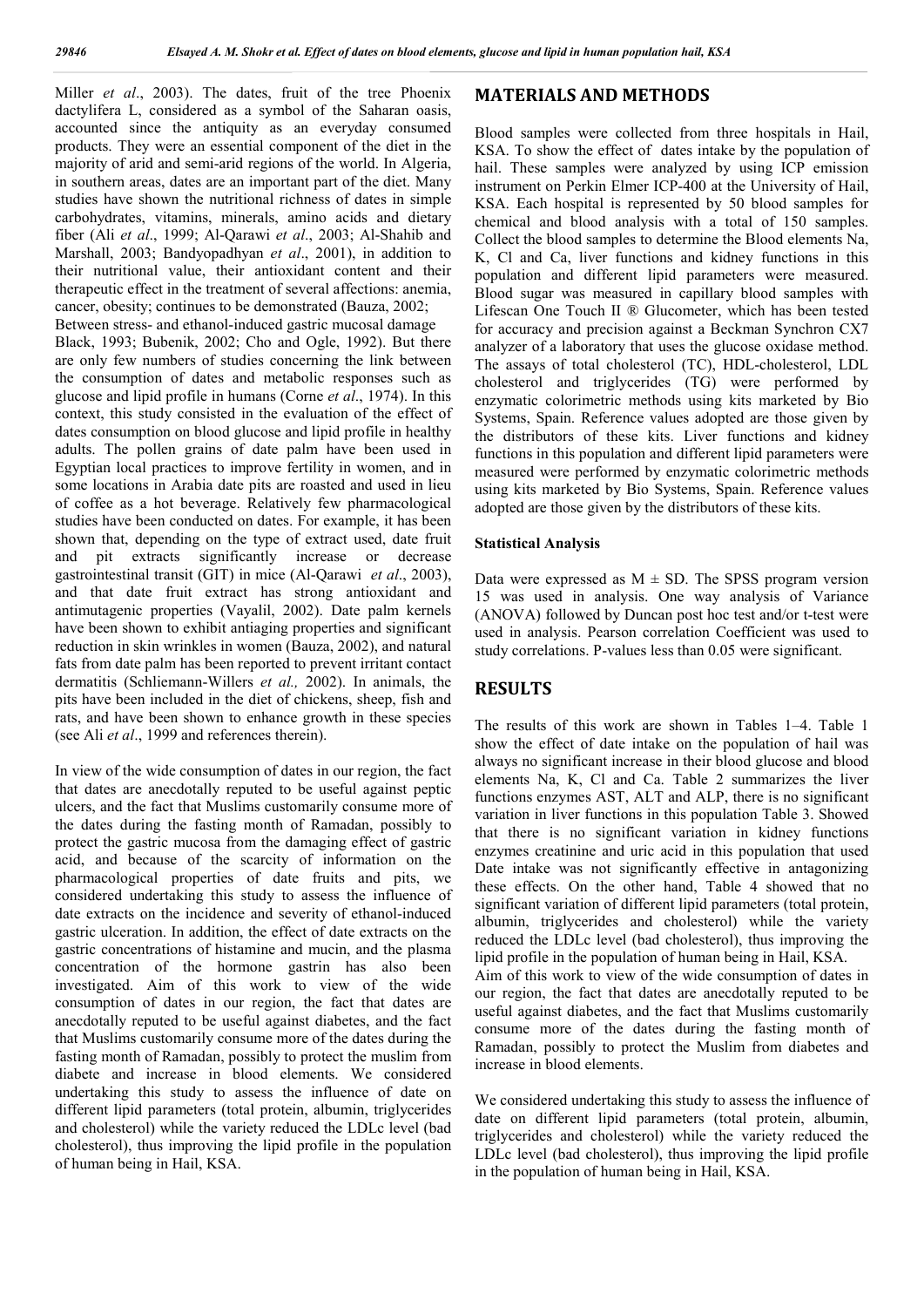| Table 1. Effect of date intake on the blood glucose and blood |  |
|---------------------------------------------------------------|--|
| elements Na, K, Cl and Ca                                     |  |

| Area $/$ | Hospital 1        | Hospital 2          | Hospital 3        |
|----------|-------------------|---------------------|-------------------|
| Contents | $Mean \pm SE$     | Mean $\pm$ SE       | $Mean \pm SE$     |
| Glucose  | $5.8 \pm 0.35294$ | $6.49 \pm 0.54655$  | $6.34 \pm 0.8529$ |
| Na       | $138.3 \pm 0.118$ | $138.56 \pm 0.7775$ | $138.1 \pm 0.711$ |
| K        | $4.8 \pm 0.7882$  | $4.42 \pm 0.8125$   | $4.4 \pm 0.425$   |
| Сl       | $99.8 \pm 0.8941$ | $105.8 \pm 0.1875$  | $104.6 \pm 0.083$ |
| Cа       | $2.2 \pm 0.57059$ | $2.26 \pm 0.5445$   | $2.24 \pm 0.5113$ |

**Table 2. Effect of date intake on the liver functions enzymes AST, ALT and ALP**

| Area /Contents | Hospital 1        | Hospital 2          | Hospital 3        |
|----------------|-------------------|---------------------|-------------------|
|                | Mean $\pm$ SE     | Mean $\pm$ SE       | Mean $\pm$ SE     |
| <b>AST</b>     | $19.2 \pm 0.3529$ | $17.98 \pm 0.28933$ | $19.28 \pm 0.201$ |
| ALT            | $33.4 \pm 0.5294$ | $38.374 \pm 0.3875$ | $36.83 \pm 0.088$ |
| ALP            | $76.3 \pm 0.5294$ | $79.62 \pm 0.44975$ | $74.8 \pm 0.32$   |

**Table 3. Effect of date intake on the kidney functions enzymes Creatinine, Uric acid and Urea**

|                | Hospital 1        | Hospital 2          | Hospital 3        |
|----------------|-------------------|---------------------|-------------------|
| Area /Contents | $Mean \pm SE$     | Mean $\pm$ SE       | Mean $\pm$ SE     |
| Creatinine     | $67.58 \pm 0.059$ | $64.73 \pm 0.2005$  | $68.70 \pm 0.469$ |
| Uric acid      | $298.1 \pm 0.75$  | $335.68 \pm 0.9175$ | $307 \pm 0.09$    |
| Urea           | $3.6 \pm 0.85$    | $4.19 \pm 0.975$    | $3.81 \pm 0.1652$ |

**Table 4. Effect of date intake on the total protein, albumin, triglycerides, LDL, HDL and cholesterol**

| Area/Contents | Hospital 1        | Hospital 2          | Hospital 3        |
|---------------|-------------------|---------------------|-------------------|
|               | $Mean \pm SE$     | $Mean \pm SE$       | $Mean \pm SE$     |
| T protine     | $70.7 \pm 0.5294$ | $71.47 \pm 0.0875$  | $71.35 \pm 0.017$ |
| Albumin       | $36.9 \pm 0.6471$ | $40.10 \pm 0.3215$  | $39.74 \pm 0.619$ |
| Cholesterol   | $4.4 \pm 0.94118$ | $4.53 \pm 0.80695$  | $4.31 \pm 0.8945$ |
| Triglyceride  | $1.3 \pm 0.80588$ | $1.30 \pm 0.0408$   | $1.55 \pm 0.4965$ |
| LDL.          | $3.06 \pm 0.1176$ | $3.00 \pm 0.905975$ | $2.8 \pm 0.06$    |
| HDL           | $1.02 \pm 0.2353$ | $1.02 \pm 0.401875$ | $0.93 \pm 0.42$   |

# **DISCUSSION**

The date is a source of carbohydrates, dietary fiber, polyphenols, having antioxidant activity that would protect against free radicals and cancer 7. Regarding their effect on lipid profile and blood glucose rate and improvement of circulating lipids and blood glucose. This positive result on blood glucose should be assessed with consumption of date. It can improve the lipid profile or blood glucose levels in patients with type 2 diabetes or with a disorder of lipid profile. This study has allowed us to correct the misconception of our imagination, we believe that all varieties of dates were as a generic product, whereas, each variety has characteristics which make it suitable for a particular purpose or a particular target. The liver functions enzymes AST, ALT and ALP, there is no significant variation in liver functions in this population may be due to the date contained ethanol-induced the expected actions in the stomach of rats, and those included severe histological damages (necrosis, haemorrhages), and a signi ficant increase in plasma concentrations of the gastric hormone gastrin, reduction in mucin and an increase in the histamine concentrations in the gastric mucosa. The liver functions enzymes AST, ALT and ALP were selected for study because of their relevance to the pathogenesis of liver serousis as

reported by (Elsayed Shokr, *et al*., 2016, Elsayed A. M. Shokr,  $2015<sub>a,b,c,d</sub>$  and Walsh, 1993).

The present study revealed that date fruit intake on the population of hail was always no significant increase in their blood glucose and blood elements Na, K, Cl and Ca. This lends support to the local folk medicinal claim that dates may be useful to humans. This cause of date on the blood sugar may be due to the low content of sugar and contained anti-ulcer effect on ethanol-induced gastric damage as reported by Elsayed Shokr, *et al.*, 2016, Elsayed A. M. Shokr, 2015<sub>a,b,c,d</sub> and Cho and Ogle, 1992. A significant decrease in blood glucose among the studied population, nine subjects whose blood sugar was at the beginning of the study no significant change was observed in the blood sugar It has been shown through in vitro studies and in humans that the fibers in the digestive system act as the main factor slowing the absorption of glucose, moderating the rise in blood glucose they are much more effective at lowering blood glucose when hydrated. Similarly fructose of Tamesrit could also be the cause of its hypoglycemic effect; in fact, the fructose with a low glycemic index, when at high concentration in food may result in the reduction of postprandial blood glucose as reported by Sawaya, etal., 1983, Fayadh, *et al*., 1990, and Stanhope and KL; Havel PJ. 2009.

Concerning the lipid profile, the two groups did not show significant changes in blood levels of total cholesterol at the beginning and the end of dates consumption; whereas we noticed a significant decrease in the LDLChol. This decrease is even more important as the rate of LDLChol was initially high A non-significant decrease was observed in the rate of HDLChol as well as a tendency in the decrease of the ratio LDLChol / HDLChol for both groups according to Elsayed A. M. Shokr, 2015<sub>a,b,c</sub>, Stanhope and KL; Havel PJ. 2009 and Rimm, *et al*., 1996. The absence of significant change in triglyceride levels in both groups was observed. Based on these results, we note that the variety Ghars induces no significant variation in lipid parameters; conversely, the variety Tamesrit reduced the rate of LDLChol (bad cholesterol), thus enhancing the lipid profile. This effect could be related to the intake of soluble fiber, confirmed by several epidemiological studies, showing that the soluble fiber, independently of the fat intake, are dietary component, important in preventing cardiovascular disease Elsayed A. M. Shokr, 2015<sub>a,b,c</sub>, Wood PJ, 2002, Stanhope and KL; Havel PJ. 2009and Rimm, *et al*., 1996, Stimulation of the oxyntic cells by histamine is the final common pathway by which neural and endocrine mechanisms act in inducing acid secretion. Histamine is involved in a cycle of events leading to the production of arteriolar vasodilatation in injured tissues (Black, 1993).

Gastric mucus (mucin) is an important protective factor for the gastric mucosa and consists of a viscous, elastic, adherent and transparent gel formed by 95% water and 5% glycoproteins that cover the entire gastrointestinal mucosa. Moreover, mucus is capable of acting as an antioxidant, and thus can reduce mucosal damage mediated by oxygen free radicals as showed by (Elsayed A. M. Shokr, 2015<sub>a,b,c,d</sub> and Repetto and Llesuy, 2002). In this work we showed that there is no significant variation in kidney functions enzymes creatinine and uric acid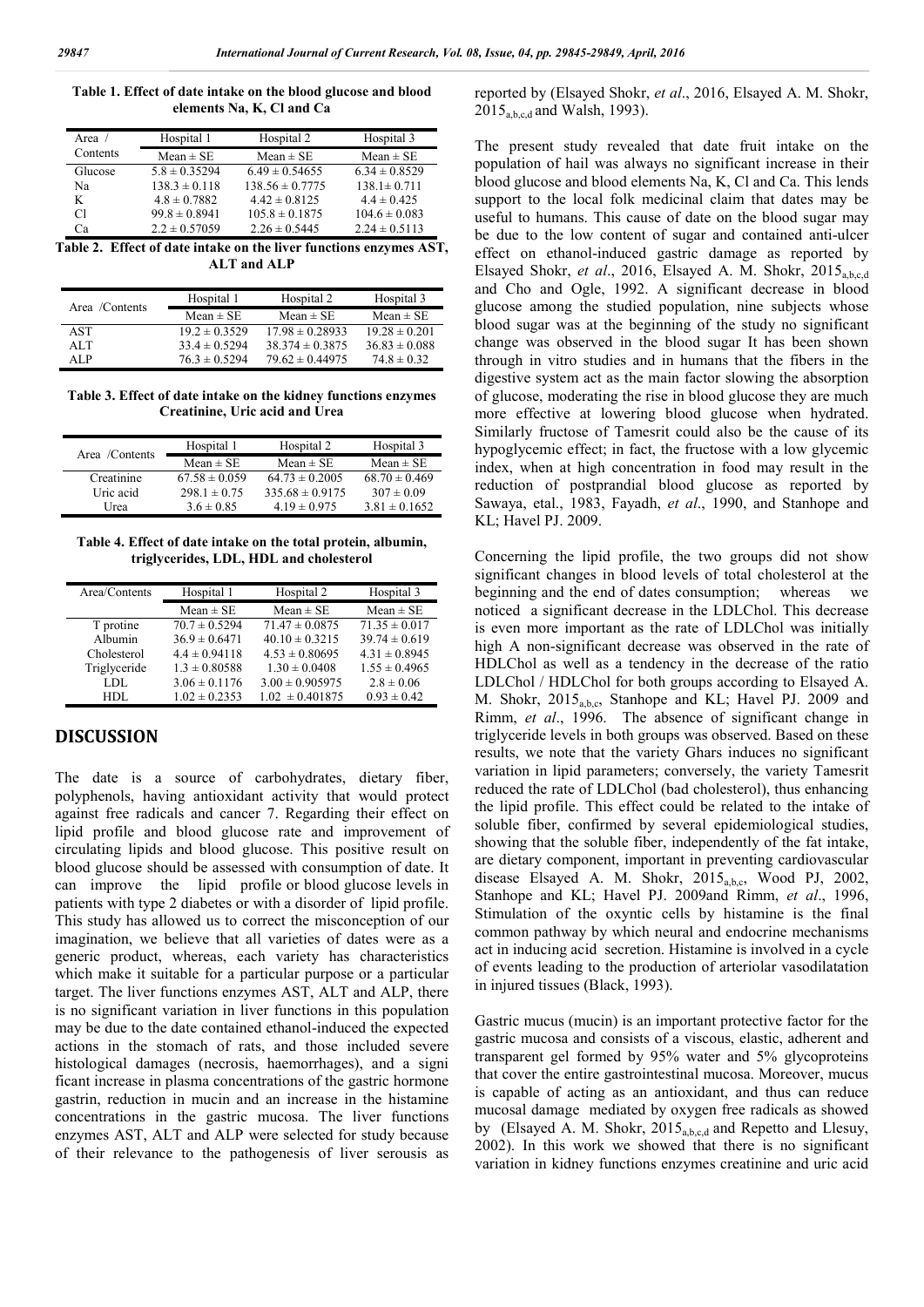in this population that used Date intake were not significantly effective in antagonizing these effects. Also, showed that no significant variation of different lipid parameters (total protein, albumin, triglycerides and cholesterol) while the variety reduced the LDLc level (bad cholesterol), thus improving the lipid profile in the population of human being in Hail, KSA. Ethanol-induced gastric ulceration is known to be related to an anti-oxidant action, increased lipid peroxidation and generation of free-radicals (Terano *et al*., 1989). Recently Vayalil (2002) discovered that date extracts possess significant antioxidant action in vitro.

This may, at least partially,be one of the possible mechanisms by which date extracts have ameliorated the ethanol-induced gastric ulceration. Recently we have found that dates contain relatively high concentrations of the anti-oxidants melatonin and vitamin E It has been reported that treatment with melatonin prevents gastric ulcerogenesis and decreases ulcer index (Bandyopadhyan *et al*., 2001; Bubenik, 2002). Vitamin E in palm oil has also been shown to reduce ethanol-induced gastric ulcer (Jarrin *et al*., 1999). Taken together, these results corroborate our present finding of an ameliorative action of dates on ethanol-induced gastric ulceration, possibly due to its relatively high content of antioxidant substances that reduce the bad lipid in the human as reported by Elsayed A. M. Shokr, 2015a,b,c,d and Bandyopadhyan *et al*., 2001. Aim of this work to view of the wide consumption of dates in our region, the fact that dates are anecdotally reputed to be useful against diabetes, and the fact that Muslims customarily consume more of the dates during the fasting month of Ramadan, possibly to protect the Muslim from diabetes and increase in blood elements. We considered undertaking this study to assess the influence of date on different lipid parameters (total protein, albumin, triglycerides and cholesterol) while the variety reduced the LDLc level (bad cholesterol), thus improving the lipid profile in the population of human being in Hail, KSA.

#### **Conclusion**

The present study suggested that date consumption possibly to protect the Muslim from diabetes and increase in blood elements. We considered undertaking this study to show the influence of date on different lipid parameters (total protein, albumin, triglycerides and cholesterol) while the variety reduced the LDLc level (bad cholesterol), thus improving the lipid profile in the population of human being in Hail, KSA.

#### **Acknowledgements**

We are grateful to physiology department Faculty of Medicine Hail University, for their support with instruments for analysis of blood samples and funding.

### **REFERENCES**

Agrawal, A.K., Rao, C.H., Sairam, K., Joshil, V.K., Goel, R.K., 2000. Effect of Piper longum L., Zingiber officinalis L. and Ferula species on gastric ulceration and secretion in rats. *Indian Journal of ExperimentalBiology* 38, 994–998.

- Ali, B.H., Bashir, A.K., Alhadrami, G., 1999. Reproductive hormonal status of rats treated with date pits. *Food Chemistry*, 66, 437–441.
- Al-Qarawi, A.A., Ali, B.H., Mougy, S., Mousa, H.M., 2003. Gastrointestinal
- Al-Shahib, W., Marshall, R.J., 2003. The fruit of the date palm: its possible use as the best food for the future. *International Journal of Food Science and Nutrition* 54, 247–259.
- Bandyopadhyan, D., Biswas, K., Bhattacharyya, M., Reiter, R.J., Banerjee, R.K., 2001. Gastric toxicity and mucosal ulceration induced by oxygen-derived reactive species: protection by melatonin. *Current Molecular Medicine* 1, 501– 513.
- Bauza, E., 2002. Date palm kernel extract exhibits antiaging properties and significantly reduces skin wrinkles. International Journal of Tissue Reactions 24, 131–136.
- between stress- and ethanol-induced gastric mucosal damage. Life Sciences 51, 1833–1842.
- Black, J., 1993. Reflections on the analytical pharmacology of histamine H2-receptor antagonists. *Gastroenterology* 105, 963–968.
- Bubenik, K.G.A., 2002. Gastrointestinal melatonin: localization, function and Clinical relevance. Digestive Disease Sciences 47, 2336–2348.
- Cho, C.H., Ogle, C.W., 1992. The pharmacological differences and similarities Copley, M.S., Rose, P.J., Clampham, A., Edwards, D.N., Horton, M.C., Evershed, R.P., 2001. Detection of palm fruit lipids in archaeological pottery from Qasr Ibrim, Egyptian Nubia. Proceedings of the Royal Society, London 268, 593–597.
- Corne, S.J., Morrissey, S.M., Woods, R.J., 1974. A method for the quantitative effect of palm vitamin E and ranitidine on the healing of ethanolinduced gastric lesions in rats. *International Journal of Experimental Pathology* 80, 259– 263.
- ELSayed A. M. Shokr (2015) Effect of Ammonia Stress on Blood Constitutes in Nile Tilapia Egypt. *Acad. J. Biolog*. Sci., 7(1) 2015. Egyptian Academic Journal of Biological Sciences B – Zoology ISSN 2090-0759
- ELSayed A. M. Shokr 2015. Effect of lead on blood hormones measurements of Nile tilapia Journal of Chemical and Pharmaceutical Research, 2015, 7(3):1957-1962
- ELSayed A. M. Shokr 2015. Effect of zinc on hematology and biochemistry of Nile Tilapia. Journal of Chemical and Pharmaceutical Research, 2015, 7(3): 1943-1950
- ELSayed A. M. Shokr 2015. Heavy Metals (Pb, Fe and Zn) In Fish Due To Water Toxicity Egypt. Acad. J. Biolog. Sci., 7(1) (2015) *Egyptian Academic Journal of Biological Sciences* B – Zoolog ISSN 2090-0759 (2015)
- Elsayed A. M. Shokr, *et al*., 2016. Chronic Renal Failure Associated with Heavy Metal Contamination of Drinking Water in Hail, KSA. *Global Advanced Research Journal of Medicine and Medical Sciences* (ISSN: 2315-5159) Vol. 5(1) pp. 006-013, January, 2016 Available online http://garj.org/garjmms Copyright © 2016 Global Advanced Research Journals
- Elsner, P., 2002. Natural vegetable fats in the prevention of irritant contact dermatitis. *Contact Dermatitis* 4, 6–12.